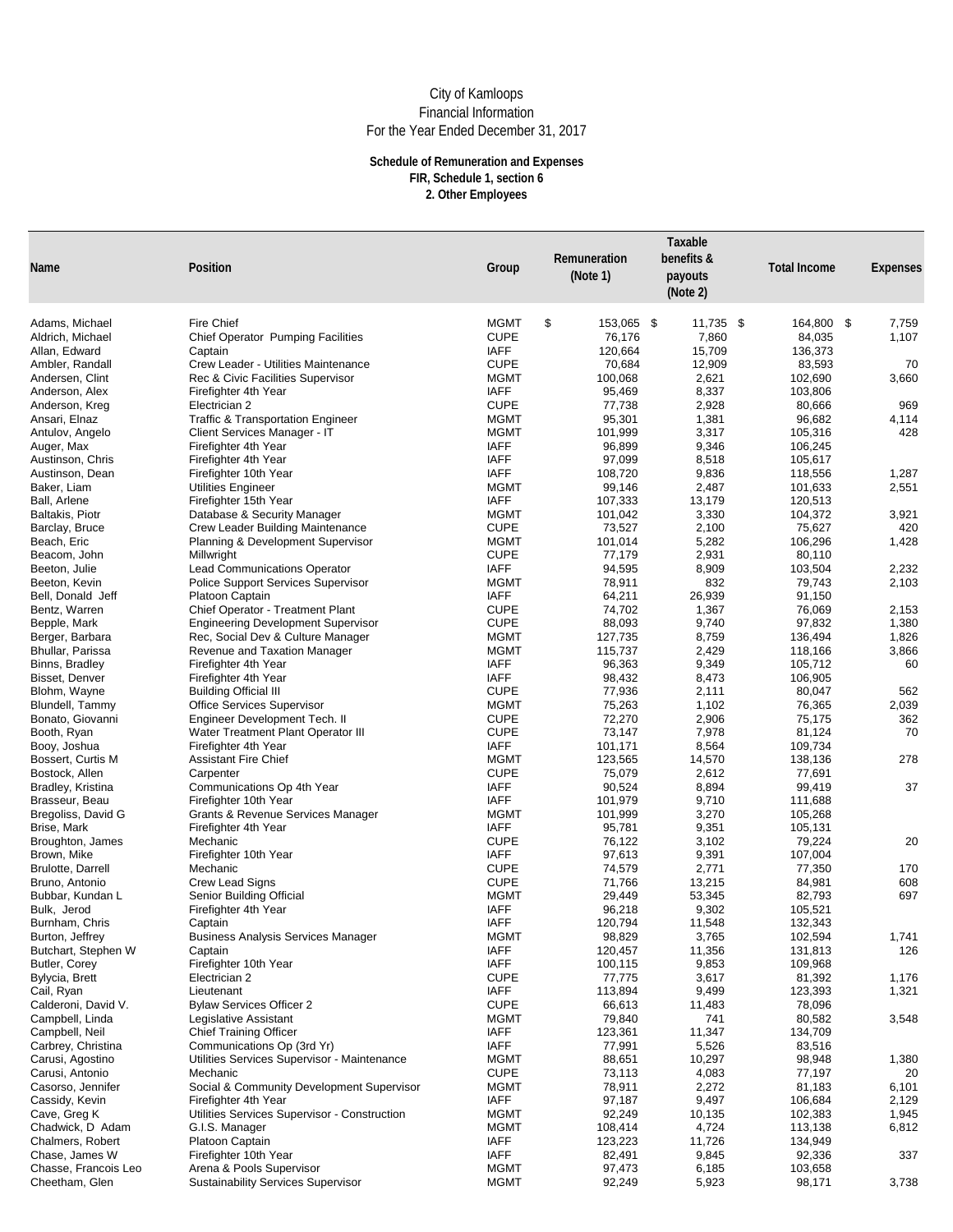| <b>Name</b>                      | <b>Position</b>                                                                      | Group                      | Remuneration<br>(Note 1) | Taxable<br>benefits &<br>payouts<br>(Note 2) | <b>Total Income</b> | <b>Expenses</b> |
|----------------------------------|--------------------------------------------------------------------------------------|----------------------------|--------------------------|----------------------------------------------|---------------------|-----------------|
| Chin, Henry                      | Firefighter 10th Year                                                                | <b>IAFF</b>                | 104,517                  | 16,315                                       | 120,832             |                 |
| Cichon, Randy                    | Firefighter 4th Year                                                                 | <b>IAFF</b>                | 96,469                   | 9,387                                        | 105,857             |                 |
| Clarke, Donald J                 | Firefighter 4th Year                                                                 | <b>IAFF</b>                | 95,522                   | 9,290                                        | 104,812             |                 |
| Collins, Michael                 | Firefighter 10th Year                                                                | <b>IAFF</b>                | 104,676                  | 11,284                                       | 115,960             |                 |
| Comeau, Ronald                   | <b>Crew Leader Carpentry</b>                                                         | <b>CUPE</b>                | 78,155                   | 2,622                                        | 80,777              |                 |
| Cook, Shawn                      | Senior Parks Supervisor                                                              | <b>MGMT</b>                | 106,470                  | 10,348                                       | 116,818             | 568             |
| Cooper, Darryl                   | Captain                                                                              | <b>IAFF</b>                | 121,151                  | 11,342                                       | 132,493             | 89              |
| Crookes, Jeff                    | Millwright                                                                           | <b>CUPE</b>                | 77,317                   | 3,404                                        | 80,721              | 70              |
| Cross, Richard                   | <b>Crew Lead Mechanic FA</b>                                                         | <b>CUPE</b>                | 78,190                   | 3,160                                        | 81,350              | 128             |
| Crundwell, Darren                | <b>Capital Projects Manager</b>                                                      | <b>MGMT</b>                | 116,149                  | 8,574                                        | 124,723             | 2,112           |
| Cupello, Ernest                  | Water/Wastewater Operator II                                                         | <b>CUPE</b>                | 72,503                   | 12,939                                       | 85,442              | 70              |
| Cyr, Julia                       | <b>Museum Supervisor</b>                                                             | <b>MGMT</b>                | 92,114                   | 1,796                                        | 93,910              | 2,723           |
| Damini, Darryl                   | Captain                                                                              | <b>IAFF</b>                | 121,568                  | 11,205                                       | 132,772             |                 |
| Dandeneau, Gerry                 | Firefighter 4th Year                                                                 | <b>IAFF</b>                | 94,898                   | 9,270                                        | 104,168             |                 |
| Dandurand, Kevin                 | Mechanic<br><b>Human Resources Advisor</b>                                           | <b>CUPE</b><br><b>MGMT</b> | 73,765                   | 2,360                                        | 76,125              |                 |
| Daoust, Lucas                    |                                                                                      | <b>MGMT</b>                | 85,443                   | 1,868                                        | 87,311              | 3,101<br>605    |
| Davidson, Bev<br>Davidson, Shawn | <b>Records Management Systems Supervisor</b><br>Captain                              | <b>IAFF</b>                | 75,840<br>125,617        | 2,758<br>12,823                              | 78,598<br>138,440   |                 |
| Davies, Christopher M            | Firefighter 4th Year                                                                 | <b>IAFF</b>                | 95,685                   | 9,319                                        | 105,004             |                 |
| Davis, Paul                      | Water Treatment Plant Op III                                                         | <b>CUPE</b>                | 76,275                   | 9,238                                        | 85,513              | 70              |
| Dawson, Cara                     | <b>Accounting Supervisor</b>                                                         | <b>MGMT</b>                | 86,030                   | 2,676                                        | 88,706              | 2,856           |
| Decicco, Mike                    | Crew Lead Turf                                                                       | <b>CUPE</b>                | 73,347                   | 4,495                                        | 77,842              | 1,272           |
| Demuriak, Brandon                | <b>Assistant Design Engineer</b>                                                     | <b>MGMT</b>                | 94,760                   | 2,038                                        | 96,798              | 3,411           |
| Dhaliwal, Neal                   | Water/Wastewater Operator 1                                                          | <b>CUPE</b>                | 68,539                   | 8,067                                        | 76,606              | 70              |
| Dhillon, Jesse                   | Design Engineer                                                                      | <b>MGMT</b>                | 108,576                  | 3,340                                        | 111,916             | 679             |
| Dick, William                    | Firefighter 3rd Year                                                                 | <b>IAFF</b>                | 83,433                   | 7,215                                        | 90,648              |                 |
| Dixon, Jason                     | <b>Building &amp; Engineering Development Manager</b>                                | <b>MGMT</b>                | 108,240                  | 3,448                                        | 111,688             | 2,078           |
| Doi, Terry                       | Firefighter 10th Year                                                                | <b>IAFF</b>                | 98,289                   | 11,412                                       | 109,702             |                 |
| Doll, Michael                    | Park Operations & Planning Supervisor                                                | <b>MGMT</b>                | 92,249                   | 7,708                                        | 99,956              |                 |
| Doucette, Wade                   | Water Treatment Plant Op III                                                         | <b>CUPE</b>                | 86,511                   | 2,782                                        | 89,293              | 70              |
| Duckworth, David                 | Director Corporate Services & Community Safety                                       | <b>MGMT</b>                | 196,566                  | 9,457                                        | 206,023             | 8,811           |
| Duggan, Andrew                   | <b>Crew Leader Carpentry</b>                                                         | <b>CUPE</b>                | 83,310                   | 4,707                                        | 88,017              | 96              |
| Eckhart, Brent                   | Millwright                                                                           | <b>CUPE</b>                | 79,223                   | 5,299                                        | 84,521              | 70              |
| Elgert, Dax                      | <b>Capital Projects Supervisor</b>                                                   | <b>MGMT</b>                | 98,979                   | 10,290                                       | 109,269             | 362             |
| Ettinger, Dave                   | Communications Op (4th Yr)                                                           | <b>IAFF</b>                | 92,394                   | 9,270                                        | 101,664             | 37              |
| Ewings, Richard                  | <b>Capital Projects Supervisor</b>                                                   | <b>MGMT</b>                | 99,429                   | 9,792                                        | 109,221             |                 |
| Farrow, Glen                     | <b>Streets &amp; Environment Services Manager</b>                                    | <b>MGMT</b>                | 117,669                  | 7,752                                        | 125,421             | 2,829           |
| Fehr, Jason                      | <b>Instrumentation Mechanic</b>                                                      | <b>CUPE</b>                | 77,777                   | 2,122                                        | 79,899              | 1,091           |
| Ferguson, David                  | <b>Platoon Captain</b>                                                               | <b>IAFF</b>                | 126,207                  | 23,948                                       | 150,155             |                 |
| Fink, Ryan W.                    | Electrician 2                                                                        | <b>CUPE</b>                | 78,090                   | 2,645                                        | 80,735              |                 |
| Fisher, Derek<br>Fleming, Rob    | <b>Chief Operator - Treatment Plant</b><br>Utilities Services Supervisor - Treatment | <b>CUPE</b><br><b>MGMT</b> | 85,613<br>95,510         | 3,108<br>6,215                               | 88,721<br>101,725   | 1,692<br>1,924  |
| Foskett, Christopher             | Electrician 2                                                                        | <b>CUPE</b>                | 82,144                   | 10,428                                       | 92,572              |                 |
| Freeman, David                   | Assistant Director, Real Estate Manager                                              | <b>MGMT</b>                | 117,579                  | 7,300                                        | 124,879             | 1,638           |
| Freeze, Jeff                     | Lieutenant                                                                           | <b>IAFF</b>                | 113,882                  | 10,590                                       | 124,472             |                 |
| Fretz, Jen                       | Director Public Works & Utilities                                                    | <b>MGMT</b>                | 184,336                  | 16,627                                       | 200,963             | 2,313           |
| Fritz, Brent                     | Firefighter 4th Year                                                                 | <b>IAFF</b>                | 96,194                   | 9,186                                        | 105,380             |                 |
| Froescul, Teri                   | Payroll Co-ordinator                                                                 | <b>CUPE</b>                | 79,331                   | 8,913                                        | 88,244              |                 |
| Funk, Dan                        | Lieutenant                                                                           | <b>IAFF</b>                | 113,341                  | 10,424                                       | 123,765             |                 |
| Fuoco, Daryl                     | Electrician 2                                                                        | <b>CUPE</b>                | 78,605                   | 11,055                                       | 89,660              |                 |
| Gaber, Troy R                    | <b>Crew Leader Streets</b>                                                           | <b>CUPE</b>                | 84,873                   | 2,881                                        | 87,754              |                 |
| Galan, Trevor                    | Firefighter 4th Year                                                                 | <b>IAFF</b>                | 97,297                   | 8,635                                        | 105,932             |                 |
| Gannon, Kerry                    | <b>Crew Leader Streets</b>                                                           | <b>CUPE</b>                | 71,741                   | 26,091                                       | 97,833              |                 |
| Gaudry, Jarrod                   | Firefighter 4th Year                                                                 | <b>IAFF</b>                | 101,265                  | 9,462                                        | 110,727             | 60              |
| Gladu, Rick                      | <b>Crew Leader Streets</b>                                                           | <b>CUPE</b>                | 71,405                   | 14,535                                       | 85,941              |                 |
| Gleave, Ron                      | Millwright                                                                           | <b>CUPE</b>                | 77,855                   | 2,317                                        | 80,172              | 70              |
| Gorman, James                    | Captain                                                                              | <b>IAFF</b>                | 123,131                  | 13,417                                       | 136,548             |                 |
| Grant, Troy                      | Platoon Captain                                                                      | <b>IAFF</b>                | 132,130                  | 11,974                                       | 144,105             |                 |
| Gray, Kelly                      | <b>Crew Leader Streets</b>                                                           | <b>CUPE</b>                | 79,566                   | 1,191                                        | 80,758              |                 |
| Greffard, Dale                   | Captain                                                                              | <b>IAFF</b>                | 121,498                  | 14,226                                       | 135,724             |                 |
| Grice, Tom                       | <b>Crew Lead - Electrical &amp; Instrumentation</b>                                  | <b>CUPE</b>                | 86,124                   | 5,834                                        | 91,957              | 5,751           |
| Guertin, Sheldon J.              | Firefighter 15th Year                                                                | <b>IAFF</b>                | 121,581                  | 10,958                                       | 132,539             | 126             |
| Haines, Michael                  | Captain                                                                              | <b>IAFF</b>                | 119,664                  | 11,232                                       | 130,896             |                 |
| Hall, Kevin                      | Project Coordinator/Investigator                                                     | <b>IAFF</b>                | 118,264                  | 11,165                                       | 129,429             | 2,281           |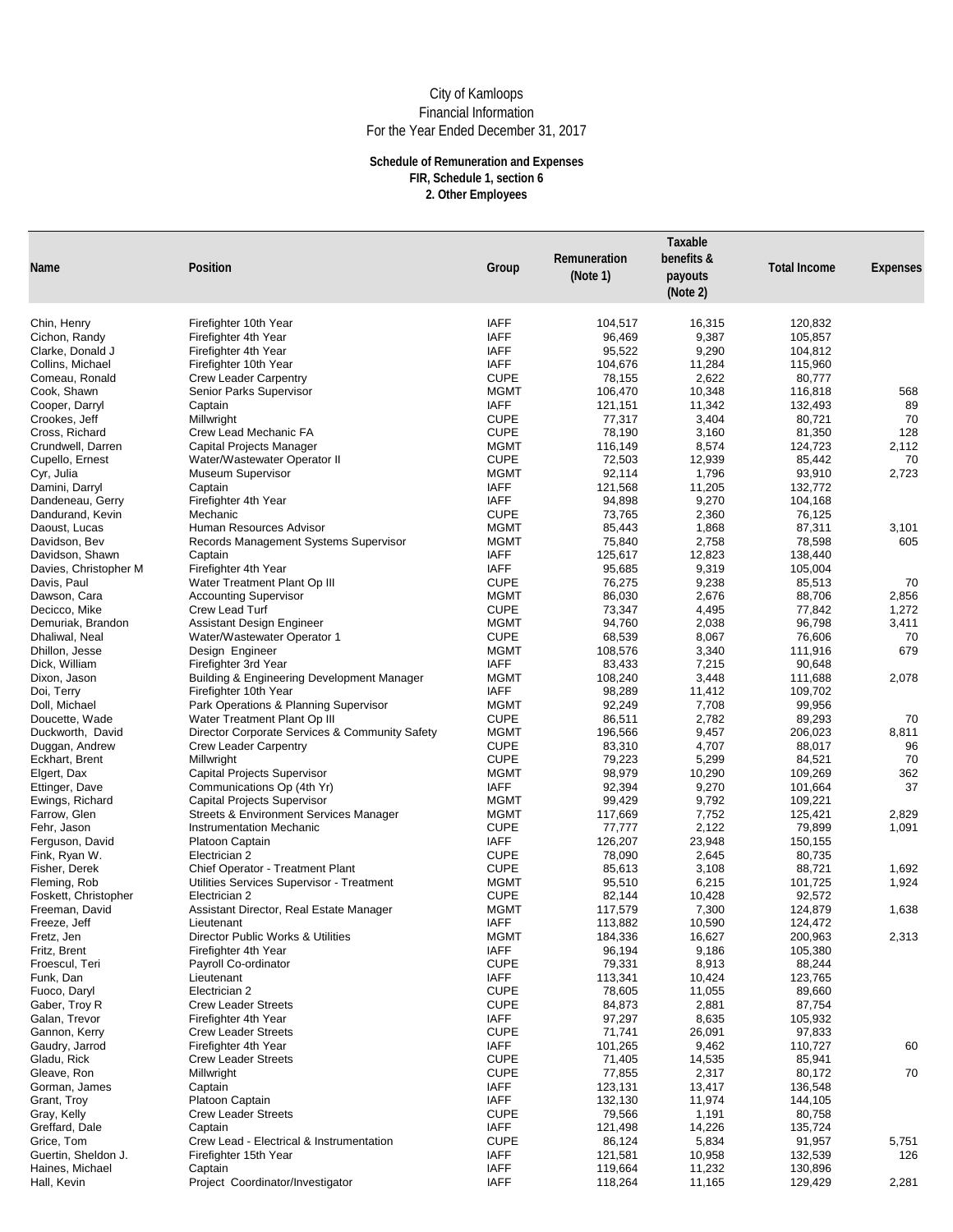| <b>Name</b>                            | Position                                                               | Group                      | Remuneration<br>(Note $1$ ) | Taxable<br>benefits &<br>payouts<br>(Note 2) | <b>Total Income</b> | <b>Expenses</b> |
|----------------------------------------|------------------------------------------------------------------------|----------------------------|-----------------------------|----------------------------------------------|---------------------|-----------------|
| Hallinan, David                        | <b>Budget and Planning Manager</b>                                     | <b>MGMT</b>                | 109,053                     | 1,888                                        | 110,941             | 2,734           |
| Hanson, Kim                            | <b>Sheet Metal Worker</b>                                              | <b>CUPE</b>                | 75,947                      | 2,113                                        | 78,060              | 128             |
| Hanson, Preston                        | <b>Crew Lead - Utilities Construction</b>                              | <b>CUPE</b>                | 70,448                      | 16,101                                       | 86,550              | 3,017           |
| Harfman, Tim                           | <b>Water Treatment Plant Operator III</b>                              | <b>CUPE</b>                | 78,549                      | 3,611                                        | 82,160              | 70              |
| Harlock, William                       | Captain                                                                | <b>IAFF</b>                | 122,030                     | 11,231                                       | 133,261             |                 |
| Harry, Renata                          | Water & Sewer Engineer                                                 | <b>MGMT</b>                | 98,979                      | 3,135                                        | 102,114             | 2,000           |
| Hartt, Ken                             | Captain                                                                | <b>IAFF</b>                | 120,028                     | 11,357                                       | 131,385             |                 |
| Hawkings, Scott                        | Mechanic                                                               | <b>CUPE</b>                | 80,092                      | 2,959                                        | 83,051              | 405             |
| Haywood-Farmer, Stephen                | Firefighter 4th Year                                                   | <b>IAFF</b>                | 96,588                      | 9,241                                        | 105,829             |                 |
| Helly, Susan E                         | <b>Crew Lead Turf</b>                                                  | <b>CUPE</b>                | 73,347                      | 3,304                                        | 76,652              |                 |
| Herman, Reid                           | Firefighter 4th Year<br><b>Financial Services Manager</b>              | <b>IAFF</b><br><b>MGMT</b> | 96,733<br>109,053           | 8,559<br>2,890                               | 105,292<br>111,943  | 3,257           |
| Hill, Lewis<br>Hintz, Cory             | Firefighter 10th Year                                                  | <b>IAFF</b>                | 109,985                     | 9,984                                        | 119,968             |                 |
| Holloway, Erin                         | Lieutenant                                                             | <b>IAFF</b>                | 117,385                     | 6,388                                        | 123,774             |                 |
| Holloway, Jordan                       | Firefighter 4th Year                                                   | <b>IAFF</b>                | 94,309                      | 9,263                                        | 103,572             |                 |
| Holmes, David                          | Firefighter 10th Year                                                  | <b>IAFF</b>                | 98,155                      | 9,516                                        | 107,671             |                 |
| Hoppenreys, Dana                       | Firefighter 4th Year                                                   | <b>IAFF</b>                | 95,463                      | 9,280                                        | 104,743             |                 |
| Hopson, Bruce F                        | <b>Trades Supervisor</b>                                               | <b>MGMT</b>                | 98,454                      | 11,060                                       | 109,514             | 1,656           |
| Howatt, Jennifer                       | Senior HR & Abilities Advisor                                          | <b>MGMT</b>                | 92,958                      | 1,453                                        | 94,411              | 1,715           |
| Humphrey, Katherine L.                 | <b>Finance Director</b>                                                | <b>MGMT</b>                | 175,764                     | 15,690                                       | 191,455             | 5,985           |
| Irwin, Joel                            | Firefighter 4th Year                                                   | <b>IAFF</b>                | 97,444                      | 9,338                                        | 106,781             |                 |
| Jansen, Ken                            | <b>Crew Lead Horticulture</b>                                          | <b>CUPE</b>                | 79,990                      | 7,752                                        | 87,742              |                 |
| Jensen, Bernard P                      | <b>Special Equipment Mechanic</b>                                      | <b>CUPE</b>                | 73,770                      | 3,155                                        | 76,925              |                 |
| Jensen, Wayne                          | <b>Capital Project Inspector</b>                                       | <b>CUPE</b>                | 85,937                      | 17,353                                       | 103,290             | 362             |
| Johnson, Scott                         | Firefighter 10th Year                                                  | <b>IAFF</b>                | 97,272                      | 9,495                                        | 106,767             |                 |
| Johnston, Lee                          | Lead Mechanic                                                          | <b>IAFF</b>                | 119,875                     | 11,275                                       | 131,150             | 2,016           |
| Jones, Jeremy                          | <b>Traffic Tech Coordinator</b>                                        | <b>CUPE</b>                | 71,479                      | 3,584                                        | 75,063              | 1,467           |
| Jubinville, Corey                      | Firefighter 10th Year                                                  | <b>IAFF</b>                | 98,729                      | 9,687                                        | 108,416             |                 |
| Kachel, Matthew                        | <b>Capital Projects Supervisor</b>                                     | <b>MGMT</b><br><b>MGMT</b> | 98,154                      | 10,116                                       | 108,270             | 1,206           |
| Kaiser, Dale R<br>Kanigan, W MacKenzie | Maintenance Management Supervisor<br><b>Financial Planning Manager</b> | <b>MGMT</b>                | 101,999<br>95,620           | 3,449<br>10,812                              | 105,448<br>106,432  | 86<br>5,245     |
| Karpiak, Scott                         | Firefighter 10th Year                                                  | <b>IAFF</b>                | 102,789                     | 9,462                                        | 112,251             |                 |
| Kelly, Todd                            | Firefighter 4th Year                                                   | <b>IAFF</b>                | 94,291                      | 9,251                                        | 103,542             |                 |
| Kennedy, Cindy                         | Corporate Officer - Exempt                                             | <b>MGMT</b>                | 81,607                      | 2,851                                        | 84,458              | 250             |
| Kennedy, Del                           | Water/Wastewater Operator II                                           | <b>CUPE</b>                | 71,376                      | 14,267                                       | 85,642              | 70              |
| Kilmartin, Stephen H                   | <b>Platoon Captain</b>                                                 | <b>IAFF</b>                | 52,465                      | 38,669                                       | 91,135              |                 |
| Kiloh, Jennifer                        | Communications Op (4th Yr)                                             | <b>IAFF</b>                | 90,374                      | 8,806                                        | 99,180              | 37              |
| Klancar, Anthony                       | Information Technology Manager                                         | <b>MGMT</b>                | 128,441                     | 2,484                                        | 130,925             | 473             |
| Klassen, Aaron                         | Firefighter 4th Year                                                   | <b>IAFF</b>                | 96,707                      | 9,516                                        | 106,223             |                 |
| Kloster, Robert                        | <b>Fleet Supervisor</b>                                                | <b>MGMT</b>                | 92,249                      | 7,598                                        | 99,846              |                 |
| Koldewijn, Greg                        | Firefighter 4th Year                                                   | <b>IAFF</b>                | 95,129                      | 9,289                                        | 104,417             |                 |
| Krutop, Kris                           | Captain                                                                | <b>IAFF</b>                | 121,212                     | 11,356                                       | 132,568             |                 |
| Kwiatkowski, Marvin                    | Director Development & Engineer Services                               | <b>MGMT</b>                | 192,498                     | 9,599                                        | 202,097             | 4,852           |
| Lajeunesse, Neale                      | Millwright                                                             | <b>CUPE</b>                | 77,777                      | 3,203                                        | 80,980              | 70<br>70        |
| Lam, Andrew                            | Water/Wastewater Operator III                                          | <b>CUPE</b><br><b>IAFF</b> | 75,669                      | 4,672                                        | 80,341              |                 |
| Lannon, Brian<br>Larsen, Chris         | Captain<br>Firefighter 10th Year                                       | <b>IAFF</b>                | 120,598<br>100,324          | 11,300<br>8,564                              | 131,898<br>108,888  |                 |
| LeFlufy, Greg                          | Lead Hand - Electrical                                                 | <b>CUPE</b>                | 85,836                      | 7,507                                        | 93,343              | 3,884           |
| Leslie, Scott                          | Firefighter 10th Year                                                  | <b>IAFF</b>                | 98,325                      | 9,328                                        | 107,653             |                 |
| Lewis, Sherrie                         | <b>Payroll Supervisor</b>                                              | <b>MGMT</b>                | 92,046                      | 1,987                                        | 94,033              |                 |
| Lindoff, Wade                          | Platoon Captain                                                        | <b>IAFF</b>                | 123,015                     | 10,694                                       | 133,709             |                 |
| Little, Norm                           | Captain                                                                | <b>IAFF</b>                | 119,360                     | 10,967                                       | 130,327             |                 |
| Locke, Jason                           | <b>Community Planning Supervisor</b>                                   | <b>MGMT</b>                | 86,057                      | 2,635                                        | 88,693              | 2,945           |
| Lockhart, Wayne D                      | Utilities Services Supervisor - Construct                              | <b>CUPE</b>                | 67,912                      | 13,618                                       | 81,530              | 171             |
| Luca, Modesta                          | <b>Office Services Supervisor</b>                                      | <b>MGMT</b>                | 79,456                      | 2,272                                        | 81,728              | 350             |
| Luison, Dennis                         | <b>Assistant Operations Manager</b>                                    | <b>MGMT</b>                | 101,999                     | 5,228                                        | 107,226             | 3,349           |
| Luison, Devis                          | <b>Trades Manager</b>                                                  | <b>MGMT</b>                | 116,187                     | 8,548                                        | 124,735             | 4,725           |
| Luison, Joe                            | <b>Streets &amp; Sign Shop Supervisor</b>                              | <b>MGMT</b>                | 90,561                      | 3,902                                        | 94,463              | 2,214           |
| Lundgren, Lee K                        | <b>Senior Building Official</b>                                        | <b>CUPE</b>                | 93,185                      | 6,736                                        | 99,920              | 2,253           |
| MacDonald, Jodie                       | <b>Municipal Support Services Manager</b>                              | <b>MGMT</b>                | 94,813                      | 680                                          | 95,493              | 388             |
| MacIver, John<br>MacKenzie, Graham     | Firefighter 10th Year<br>Firefighter 10th Year                         | <b>IAFF</b><br><b>IAFF</b> | 97,714<br>98,592            | 9,314<br>9,424                               | 107,028<br>108,017  | 350             |
| Madsen, Kurt                           | Carpenter                                                              | <b>CUPE</b>                | 74,366                      | 2,602                                        | 76,969              |                 |
| Mahoney, Bernadette                    | <b>Human Resources Advisor</b>                                         | <b>MGMT</b>                | 86,399                      | 1,409                                        | 87,808              | 2,440           |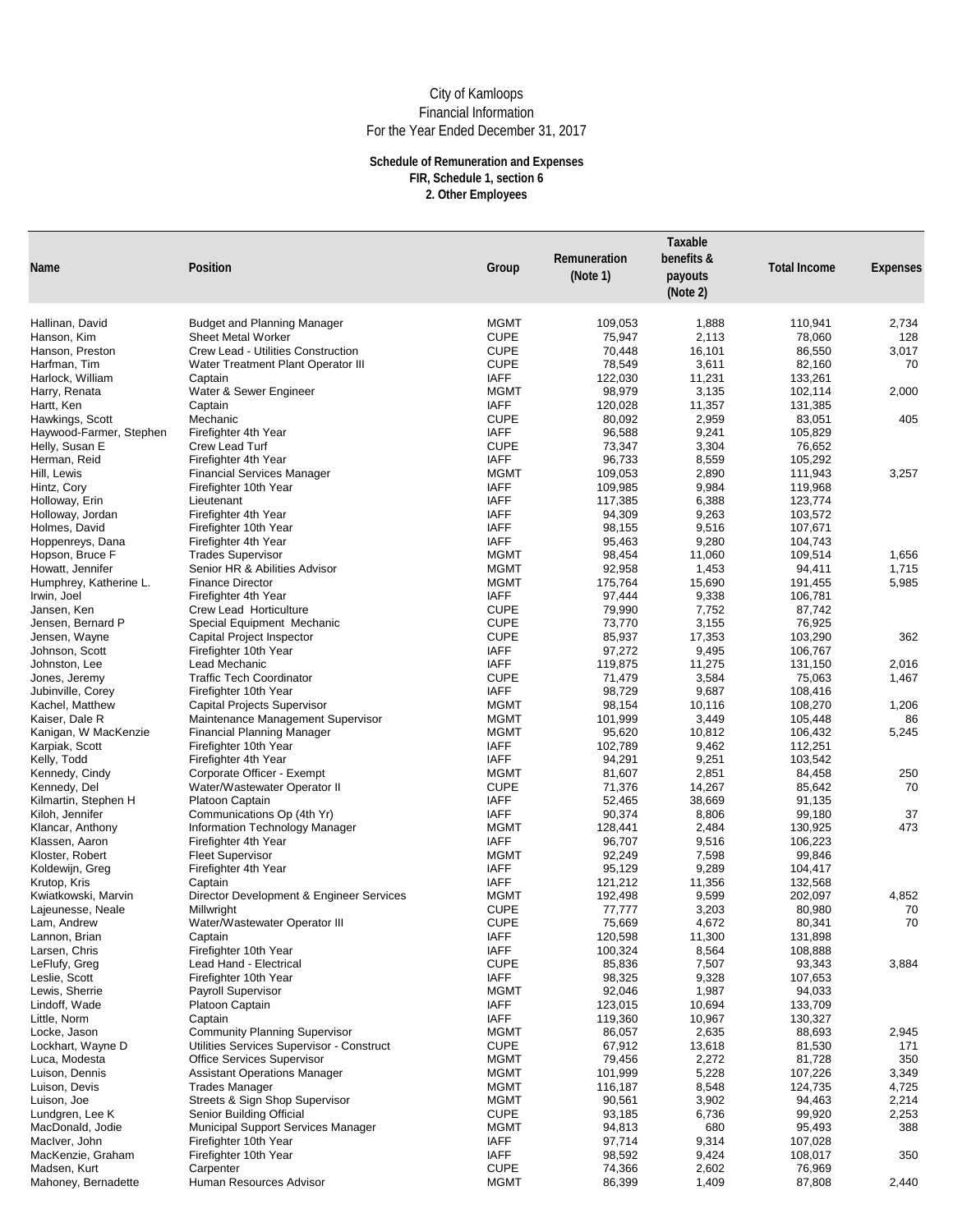| <b>Name</b>                            | <b>Position</b>                                                      | Group                      | Remuneration<br>(Note 1) | Taxable<br>benefits &<br>payouts<br>(Note 2) | <b>Total Income</b> | <b>Expenses</b> |
|----------------------------------------|----------------------------------------------------------------------|----------------------------|--------------------------|----------------------------------------------|---------------------|-----------------|
|                                        |                                                                      |                            |                          |                                              |                     |                 |
| Marcotte, Riley                        | Water Meter Technician II                                            | <b>CUPE</b>                | 73,347                   | 2,102                                        | 75,450              |                 |
| Martin, Cole                           | Firefighter 4th Year                                                 | <b>IAFF</b><br><b>CUPE</b> | 95,237                   | 9,327                                        | 104,565             |                 |
| Martin, Joe<br>Martin, Rod             | Carpenter<br>Planning and Development Manager                        | <b>MGMT</b>                | 73,094<br>117,834        | 2,527<br>5,762                               | 75,621<br>123,596   | 2,083           |
| Mathers, lan                           | Electrician 2                                                        | <b>CUPE</b>                | 78,072                   | 2,343                                        | 80,415              | 1,252           |
| Matkowski, Deven                       | <b>Engineering Manager</b>                                           | <b>MGMT</b>                | 128,441                  | 12,059                                       | 140,500             | 554             |
| Mazzardis, Joanna                      | Planner                                                              | <b>CUPE</b>                | 75,666                   | 1,297                                        | 76,963              | 1,777           |
| McCorkell, Byron                       | Dir Parks, Rec and Culture                                           | <b>MGMT</b>                | 197,170                  | 10,029                                       | 207,199             | 6,041           |
| McKinnon, Joe                          | Firefighter 10th Year                                                | <b>IAFF</b>                | 110,038                  | 10,102                                       | 120,140             | 624             |
| McLean, Joshua                         | Firefighter 4th Year                                                 | <b>IAFF</b>                | 94,805                   | 9,405                                        | 104,211             |                 |
| McMahon, David                         | <b>Assistant Fire Chief</b>                                          | <b>MGMT</b>                | 127,907                  | 14,320                                       | 142,227             | 303             |
| McMillan, Bryce                        | Firefighter 4th Year                                                 | <b>IAFF</b>                | 91,195                   | 8,147                                        | 99,343              |                 |
| Michener, Allan                        | <b>Environmental Services Supervisor</b>                             | <b>MGMT</b>                | 92,249                   | 6,698                                        | 98,946              | 2,091           |
| Mierau, Caleb                          | <b>Safety Manager</b>                                                | <b>MGMT</b>                | 101,999                  | 10,744                                       | 112,743             | 1,759           |
| Miller, Gordie                         | <b>Crew Lead - Utilities Construction</b>                            | <b>CUPE</b>                | 70,491                   | 12,710                                       | 83,201              | 70              |
| Mitchell, Bertina<br>Mitchell, William | <b>Office Services Supervisor</b><br>Firefighter 4th Year            | <b>MGMT</b><br><b>IAFF</b> | 79,246<br>96,850         | 1,732<br>9,138                               | 80,978<br>105,988   | 1,007           |
| Montpetit, David                       | <b>Network Administrator</b>                                         | <b>CUPE</b>                | 79,569                   | 2,143                                        | 81,712              | 2,269           |
| Morgan, Ron D                          | Electrician 2                                                        | <b>CUPE</b>                | 78,056                   | 9,971                                        | 88,028              |                 |
| Moroz, Derek                           | Firefighter 4th Year                                                 | <b>IAFF</b>                | 94,296                   | 9,288                                        | 103,584             |                 |
| Mortimer, Jason                        | Firefighter 3rd Year                                                 | <b>IAFF</b>                | 81,828                   | 7,216                                        | 89,045              |                 |
| Murray, Chris                          | Firefighter 10th Year                                                | <b>IAFF</b>                | 98,325                   | 9,417                                        | 107,742             |                 |
| Nelson, Emily                          | Development & Engineering Administrative Supervisor                  | <b>MGMT</b>                | 78,911                   | 2,632                                        | 81,543              | 260             |
| Newport, Heather                       | Communications Op (4th Yr)                                           | <b>IAFF</b>                | 90,331                   | 8,973                                        | 99,304              | 37              |
| Nield, Ryan                            | Firefighter 4th Year                                                 | <b>IAFF</b>                | 97,916                   | 9,235                                        | 107,151             | 60              |
| Nordick, Allen W                       | Water/Wastewater Operator II                                         | <b>CUPE</b>                | 76,496                   | 8,386                                        | 84,882              | 70              |
| Nowicki, Brad                          | Lead Hand - Electrical                                               | <b>CUPE</b>                | 82,114                   | 8,790                                        | 90,904              | 658             |
| Nykoluk, Eric                          | Firefighter 4th Year                                                 | <b>IAFF</b>                | 96,991                   | 9,444                                        | 106,435             |                 |
| Odian, Dwayne                          | <b>Capital Projects Inspector</b>                                    | <b>CUPE</b>                | 75,791                   | 2,097                                        | 77,888              | 550             |
| Ogilvie, Heidi                         | <b>Aquatics Programs Supervisor</b>                                  | <b>MGMT</b><br><b>IAFF</b> | 85,170                   | 2,311                                        | 87,481              | 1,533           |
| Olstad, Dean<br>Ouellette, Pat         | <b>Chief Fire Prevention Officer</b><br><b>Crew Leader Mechanic</b>  | <b>CUPE</b>                | 127,589<br>77,867        | 25,118<br>2,993                              | 152,707<br>80,859   | 742<br>150      |
| Passeri, Riccardo                      | Firefighter 10th Year                                                | <b>IAFF</b>                | 99,663                   | 9,413                                        | 109,075             |                 |
| Patterson, Jordan J                    | Firefighter 4th Year                                                 | <b>IAFF</b>                | 96,368                   | 8,568                                        | 104,936             |                 |
| Perron, Ronald                         | Mechanic                                                             | <b>CUPE</b>                | 74,626                   | 2,753                                        | 77,379              | 20              |
| Pile, Terrance G.                      | <b>Risk Manager</b>                                                  | <b>MGMT</b>                | 109,305                  | 3,357                                        | 112,662             | 3,943           |
| Poirier, Cory                          | Firefighter 4th Year                                                 | <b>IAFF</b>                | 93,317                   | 8,237                                        | 101,554             |                 |
| Pont, Jeffrey L                        | Firefighter 4th Year                                                 | <b>IAFF</b>                | 94,300                   | 8,392                                        | 102,692             |                 |
| Pretula, Chris                         | Firefighter 10th Year                                                | <b>IAFF</b>                | 113,150                  | 10,171                                       | 123,321             | 10              |
| Price, lan                             | <b>Equipment Operator 4-Utilities</b>                                | <b>CUPE</b>                | 60,850                   | 14,655                                       | 75,505              | 1,090           |
| Purves, Brian                          | <b>Crew Lead Arboriculture</b>                                       | <b>CUPE</b>                | 73,815                   | 3,951                                        | 77,765              | 2,284           |
| Putnam, Jeff                           | Parks & Civic Facilities Manager                                     | <b>MGMT</b>                | 128,441                  | 7,813                                        | 136,254             | 4,029           |
| Quigley, Colleen                       | Human Resources Manager                                              | <b>MGMT</b><br><b>MGMT</b> | 110,648                  | 2,535                                        | 113,183             | 3,382           |
| Ramsay, John A<br>Redgrove, Scott      | <b>Community Safety &amp; Enforcement Manager</b><br>Records Manager | <b>MGMT</b>                | 101,124<br>101,999       | 8,947<br>2,460                               | 110,071<br>104,458  | 2,852           |
| Reid, Wesley                           | Firefighter 4th Year                                                 | <b>IAFF</b>                | 96,277                   | 9,390                                        | 105,667             |                 |
| Rilkoff, Lori                          | <b>Director Human Resources</b>                                      | <b>MGMT</b>                | 143,111                  | 15,016                                       | 158,127             | 4,280           |
| Robertson, Tammy                       | <b>External Relations Manager</b>                                    | <b>MGMT</b>                | 117,579                  | 8,587                                        | 126,166             | 339             |
| Robinson, Stephen                      | <b>Assistant Fire Chief</b>                                          | <b>MGMT</b>                | 128,665                  | 6,906                                        | 135,571             | 9,044           |
| Rodrigue, Kristen                      | Communications and Community Engagement Advisor                      | <b>CUPE</b>                | 76,143                   | 2,089                                        | 78,232              | 1,069           |
| Russell, Nathan                        | Firefighter 4th Year                                                 | <b>IAFF</b>                | 95,652                   | 9,322                                        | 104,973             |                 |
| Ryan, Reginald J                       | Fleet & Mechanic Shop Supervisor                                     | <b>MGMT</b>                | 87,900                   | 7,515                                        | 95,415              | 489             |
| Sakaki, David                          | Captain                                                              | <b>IAFF</b>                | 118,425                  | 11,272                                       | 129,696             |                 |
| Salituro, Anthony                      | <b>Crew Lead Cemetery</b>                                            | <b>CUPE</b>                | 70,145                   | 7,645                                        | 77,790              | 225             |
| Schroeder, Mark                        | Firefighter 4th Year                                                 | <b>IAFF</b>                | 96,467                   | 9,403                                        | 105,870             |                 |
| Shepherd, Sandy                        | Firefighter 10th Year                                                | <b>IAFF</b><br><b>MGMT</b> | 101,391                  | 9,847                                        | 111,238             |                 |
| Sherman, Ryan<br>Shimoyama, Bob        | <b>Labour Relations Advisor</b><br>Mechanic                          | <b>CUPE</b>                | 87,764<br>76,087         | 2,114<br>3,175                               | 89,877<br>79,262    | 1,463<br>170    |
| Silva, Mike                            | Firefighter 10th Year                                                | <b>IAFF</b>                | 107,560                  | 12,472                                       | 120,033             |                 |
| Simpson, Adam                          | Crew Leader - HVAC                                                   | <b>CUPE</b>                | 82,534                   | 341                                          | 82,875              |                 |
| Sirianni, Mario                        | <b>Assistant Supervisor By-Law Services</b>                          | <b>CUPE</b>                | 81,097                   | 8,643                                        | 89,740              | 10              |
| Sison, Raymond                         | <b>Purchasing &amp; Inventory Control Manager</b>                    | <b>MGMT</b>                | 101,529                  | 9,509                                        | 111,038             | 2,902           |
| Smeaton, Cory                          | Carpenter                                                            | <b>CUPE</b>                | 74,120                   | 2,305                                        | 76,424              | 1,623           |
| Smerchinski, Mike                      | <b>Building Official 1</b>                                           | <b>CUPE</b>                | 76,303                   | 2,023                                        | 78,325              | 600             |